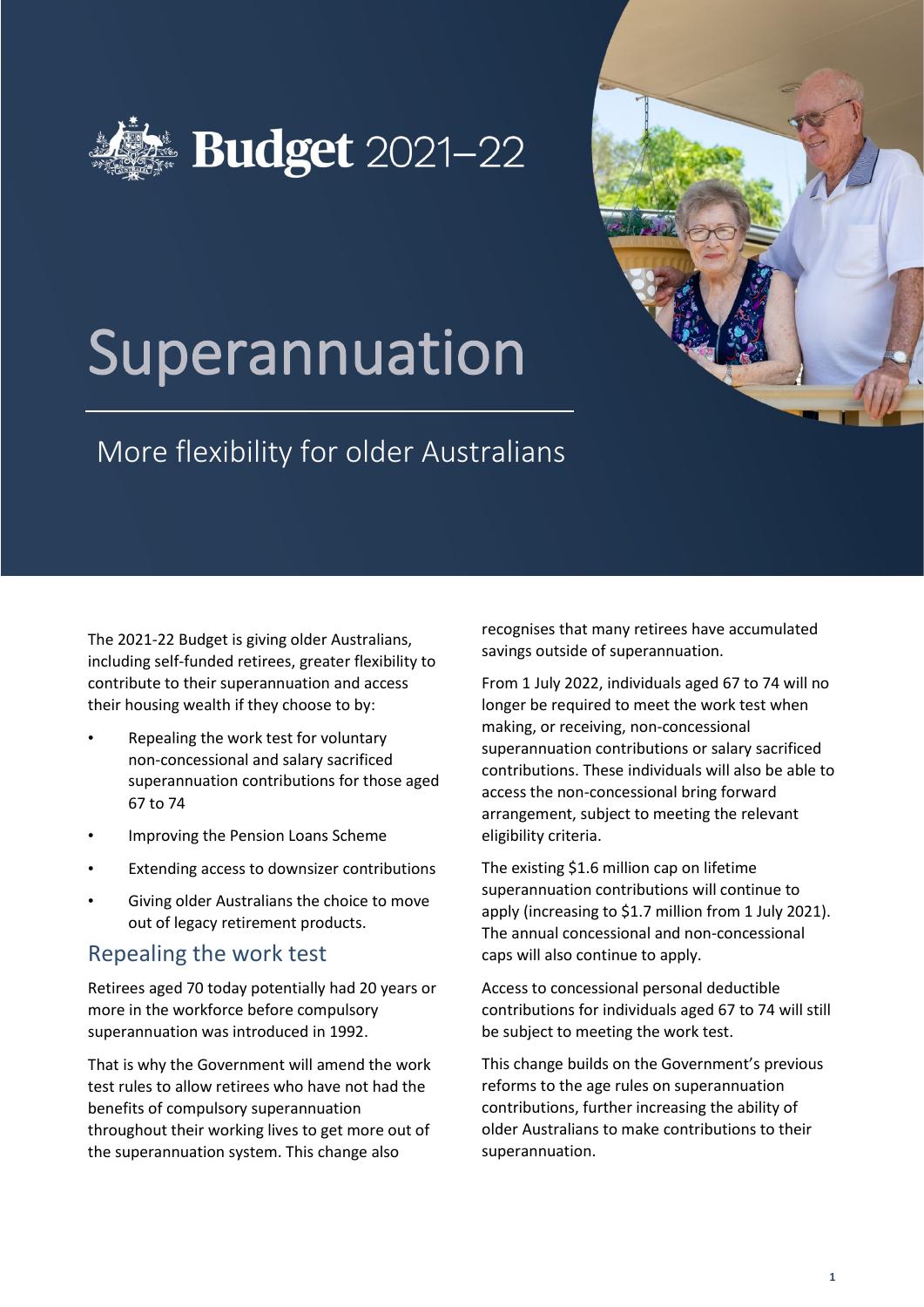### Improving the Pension Loans Scheme

The Government is increasing the flexibility and attractiveness of the Pension Loans Scheme (PLS) for senior Australians.

From 1 July 2022, the Government will introduce a No Negative Equity Guarantee for PLS loans and allow people access to a capped advance payment in the form of a lump sum.

#### No Negative Equity Guarantee

A No Negative Equity Guarantee will mean that borrowers under the PLS, or their estate, will not owe more than the market value of their property, in the rare circumstances where their accrued PLS debt exceeds their property value. This brings the PLS in line with private sector reverse mortgages.

#### Immediate access to lump sums under the PLS

Eligible people will be able to receive a maximum lump sum advance payment equal to 50 per cent of the maximum Age Pension. Based on current Age Pension rates, this is around \$12,385 per year for singles, while couples combined could receive around \$18,670.

A maximum of two advances totalling up to the cap amount are permitted in a year, for those who do not want to take an advance in one instalment.

#### Background on the PLS

The PLS is a voluntary, reverse mortgage type loan available to assist older Australians who wish to boost their retirement income by unlocking equity in their real estate assets.

Through the PLS, people can receive additional regular fortnightly payments with the payments accruing as a debt secured against their Australian property.

The PLS allows a fortnightly loan of up to 150 per cent of the maximum rate of Age Pension and an interest rate, currently set as 4.5 per cent, is charged.

#### PLS and age pensioners

Under the existing PLS, those with a full-rate Age Pension can get an annual income boost worth 50 per cent of a full Age Pension representing around \$12,385 per year for singles and around \$18,670 for couples. This is on top of receiving a full Age Pension.

The increased flexibility from 1 July 2022 will allow a full-rate age pensioner to access their entire annual PLS amount as a lump sum. This is on top of receiving a full-rate Age Pension.

Those with a part-rate Age Pension will also be able to access a lump sum worth 50 per cent of a full Age Pension. They will continue to be able to use the PLS to top-up their fortnightly pension through the PLS, such that their combined Age Pension plus PLS benefit (both lump sums and income stream) is up to 1.5 times a full-rate Age Pension payment.

#### PLS and self-funded retirees

Under the existing PLS, self-funded retirees of Age Pension age who do not receive any Age Pension can get an income boost over a year worth 1.5 times a full rate Age Pension payment. This represents around \$37,155 per year for singles and around \$56,011 per year for couples.

The increased flexibility from 1 July 2022 will allow a self-funded retiree to get a lump sum payment worth up to 50 per cent of a full rate Age Pension, representing around \$12,385 per year for singles and around \$18,670 for couples under the PLS each year.

This is on top of the other amounts they would receive under the PLS up to the maximum annual amount and means they will be able to bring forward one third of their maximum PLS payments if they choose to do so.

For more information about this measure visit the [Department of](http://www.dss.gov.au/) [Social Services](http://www.dss.gov.au/) website [\(dss.gov.au\).](http://www.dss.gov.au/)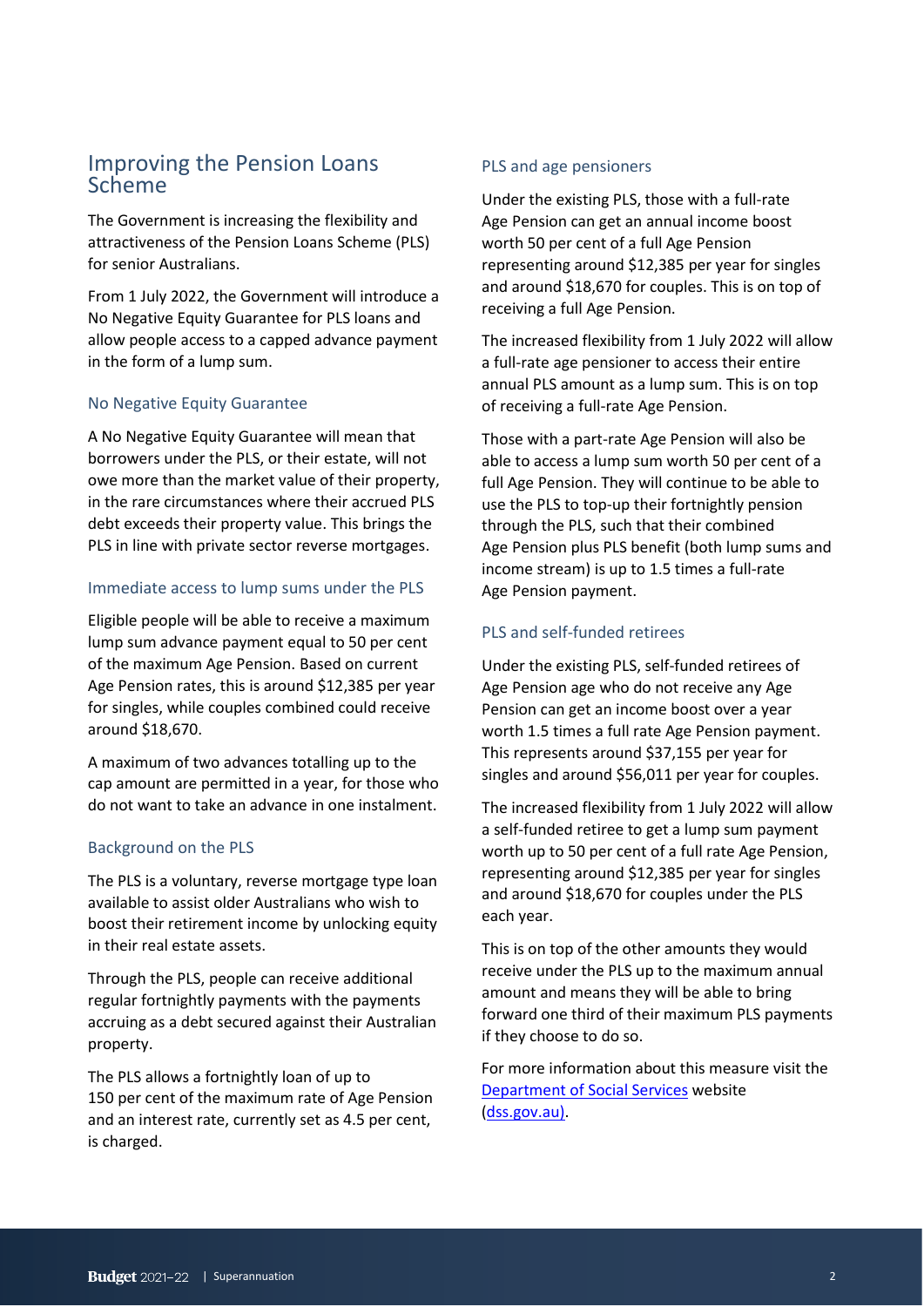# Extending access to downsizer contributions

From 1 July 2022, the minimum age for the downsizer contribution will be lowered from 65 to 60. This will allow Australians nearing retirement to make a one-off post-tax contribution of up to \$300,000 per person (or \$600,000 per couple) when they sell their family home.

This improves the flexibility for Australians to contribute to their superannuation savings, and may encourage people to downsize sooner and increase the supply of family homes.

Downsizer contributions can be made after the sale of a person's principal place of residence, held for a minimum of 10 years.

Downsizer contributions do not count towards the concessional and non-concessional contributions caps. People with balances over the transfer balance cap (which is \$1.7 million from 1 July 2021) are also able to make a downsizer contribution, however the downsizer amount will count towards that cap when savings are converted to the retirement phase.

# Legacy product conversions

The Government will simplify our retirement system by providing consumers with a temporary option to transition from legacy retirement products to more flexible and contemporary retirement products, promoting efficiency and reducing costs in the superannuation system.

Currently, individuals are locked into certain products that restrict access to capital and flexibility of drawdowns, preventing them from effectively using their retirement savings for health, aged care, and other large expenses in retirement.

A two-year period will be provided for conversion of market-linked, life-expectancy and lifetime pension and annuity products. Importantly, it will not be compulsory for individuals to take part.

Retirees with these products who choose to will be able completely exit these products by fully commuting the product and transferring the underlying capital, including any reserves, back into a superannuation fund account in the accumulation phase. From there they can decide to commence a new retirement product, take a lump sum benefit, or retain the funds in that account.

Any commuted reserves will not be counted towards an individual's concessional contribution cap and will not trigger excess contributions. Instead, they will be taxed as an assessable contribution of the fund (with a 15 per cent tax rate), recognising the prior concessional tax treatment received when the reserve was accumulated and held to pay a pension.

The existing social security treatment that applies to the legacy product will not transition over for those who elect to take advantage of the conversion. Exiting a product will not cause re-assessment of the social security treatment of the product for the period before conversion.

Existing rules for income streams will continue to apply so that individuals starting a new retirement product will be limited by the transfer balance cap rules.

The existing transfer balance cap valuation methods for the legacy product, including on commencement and commutation, continue to apply.

Individuals who may want to take up the option to exit their legacy retirement product should consider seeking independent financial advice.

#### Products covered

Market-linked, life-expectancy and lifetime products which were first commenced prior to 20 September 2007 from any provider, including self-managed superannuation funds (SMSFs).

Flexi-pension products offered by any provider, and lifetime products offered by a large APRA-regulated defined benefit schemes or public